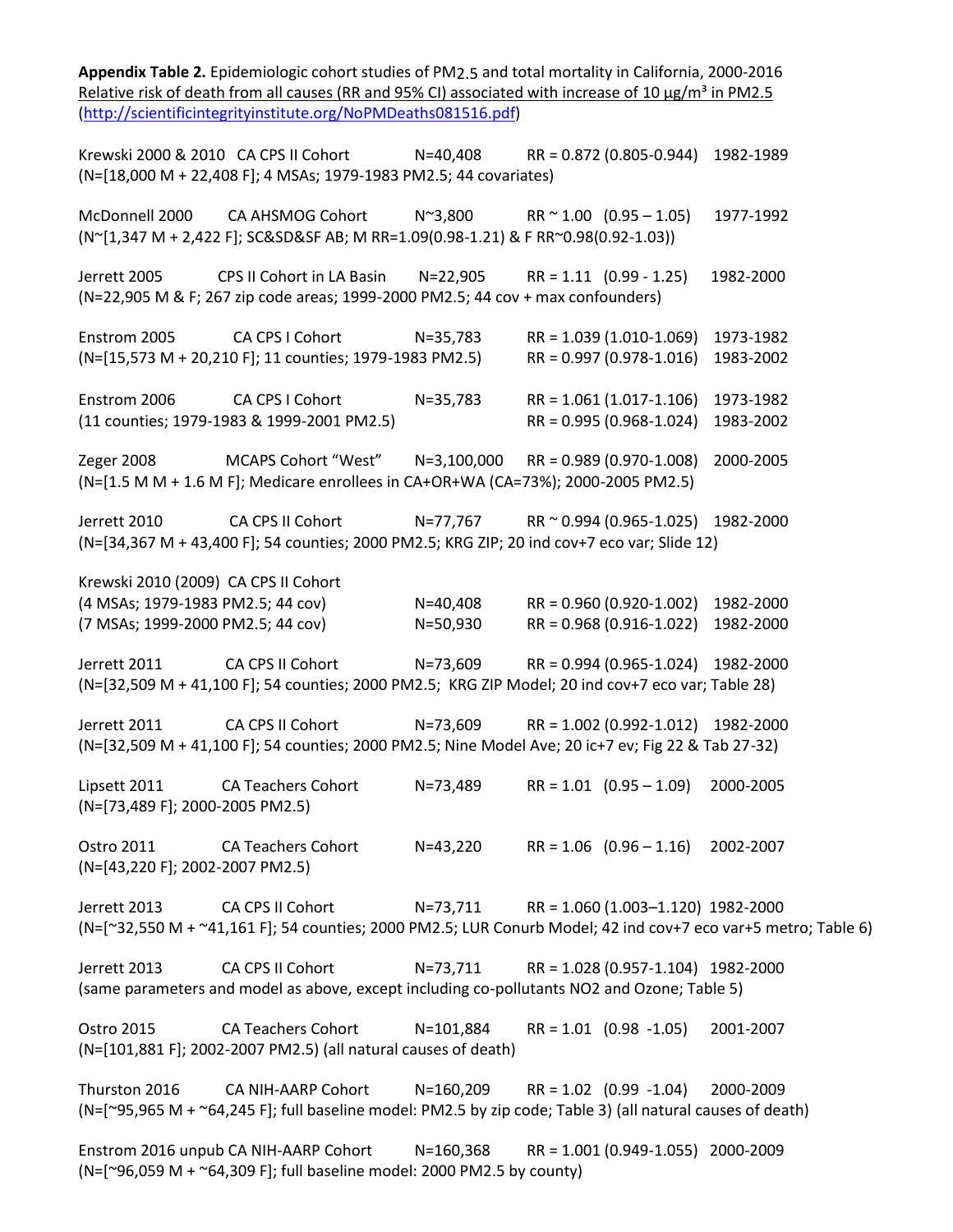## **References for Appendix Table 2**

Enstrom JE (2005). Fine particulate air pollution and total mortality among elderly Californians, 1973- 2002. *Inhal Toxicol* 2005;17:803-816 [\(http://www.arb.ca.gov/planning/gmerp/dec1plan/gmerp\\_comments/enstrom.pdf\)](http://www.arb.ca.gov/planning/gmerp/dec1plan/gmerp_comments/enstrom.pdf) and [\(http://www.scientificintegrityinstitute.org/IT121505.pdf\)](http://www.scientificintegrityinstitute.org/IT121505.pdf)

Enstrom JE (2006). Response to "A Critique of 'Fine Particulate Air Pollution and Total Mortality Among Elderly Californians, 1973-2002" by Bert Brunekreef, PhD, and Gerard Hoek, PhD', *Inhal Toxicol* 2006:18:509-514

[\(http://www.scientificintegrityinstitute.org/IT060106.pdf\)](http://www.scientificintegrityinstitute.org/IT060106.pdf) and [\(http://www.scientificintegrityinstitute.org/ITBH060106.pdf\)](http://www.scientificintegrityinstitute.org/ITBH060106.pdf)

Enstrom JE (2012). Particulate Matter is Not Killing Californians. Proceedings of the American Statistical Association Joint Statistical Meeting, Section on Risk Analysis, San Diego, CA, pages 2324- 2336, 2012.

[\(http://www.scientificintegrityinstitute.org/ASAS092812.pdf\)](http://www.scientificintegrityinstitute.org/ASAS092812.pdf)

Jerrett M, Burnett RT, Ma R, Pope CA III, Krewski D, Newbold KB, Thurston G, Shi Y, Finkelstein N, Calle EE, Thun MJ (2005). Spatial Analysis of Air Pollution and Mortality in Los Angeles. *Epidemiology* 2005;16:727–736 [\(http://www.scientificintegrityinstitute.org/Jerrett110105.pdf\)](http://www.scientificintegrityinstitute.org/Jerrett110105.pdf)

Jerrett M (2010). February 26, 2010 CARB Symposium Presentation by Principal Investigator, Michael Jerrett, UC Berkeley/CARB Proposal No. 2624-254 "Spatiotemporal Analysis of Air Pollution and Mortality in California Based on the American Cancer Society Cohort" [\(http://www.scientificintegrityinstitute.org/CARBJerrett022610.pdf\)](http://www.scientificintegrityinstitute.org/CARBJerrett022610.pdf)

Jerrett M (2011). October 28, 2011 Revised Final Report for Contract No. 06-332 to CARB Research Screening Committee, Principal Investigator Michael Jerrett, "Spatiotemporal Analysis of Air Pollution and Mortality in California Based on the American Cancer Society Cohort" Co-Investigators: Burnett RT, Pope CA III, Krewski D, Thurston G, Christakos G, Hughes E, Ross Z, Shi Y, Thun M [\(http://www.arb.ca.gov/research/rsc/10-28-11/item1dfr06-332.pdf\)](http://www.arb.ca.gov/research/rsc/10-28-11/item1dfr06-332.pdf) and [\(http://www.scientificintegrityinstitute.org/Jerrett012510.pdf\)](http://www.scientificintegrityinstitute.org/Jerrett012510.pdf) and [\(http://www.scientificintegrityinstitute.org/JerrettCriticism102811.pdf\)](http://www.scientificintegrityinstitute.org/JerrettCriticism102811.pdf)

Jerrett M, Burnett RT, Beckerman BS, Turner MC, Krewski D, Thurston G, Martin RV, van Donkelaar A, Hughes E, Shi Y, Gapstur SM, Thun MJ, Pope CA 3rd. [Spatial analysis of air pollution and mortality](http://www.ncbi.nlm.nih.gov/pubmed/23805824)  [in California.](http://www.ncbi.nlm.nih.gov/pubmed/23805824) *Am J Respir Crit Care Med*. 2013 Sep 1;188(5):593-9. doi: 10.1164/rccm.201303-0609OC. PMID: 23805824

Krewski D (2000). "Reanalysis of the Harvard Six Cities Study and the American Cancer Society Study of Particulate Air Pollution and Mortality: HEI Special Report. July 2000" [\(http://pubs.healtheffects.org/view.php?id=6\)](http://pubs.healtheffects.org/view.php?id=6). Figure 5 and Figure 21 of Part II: Sensitivity Analyses [\(http://pubs.healtheffects.org/getfile.php?u=275\)](http://pubs.healtheffects.org/getfile.php?u=275) and [\(http://www.scientificintegrityinstitute.org/HEIFigure5093010.pdf\)](http://www.scientificintegrityinstitute.org/HEIFigure5093010.pdf)

Krewski D (2009). Krewski D, Jerrett M, Burnett RT, Ma R, Hughes E, Shi Y, Turner MC, Pope CA III, Thurston G, Calle EE, Thun MJ. [Extended Analysis of the American Cancer Society Study of Particulate](http://pubs.healtheffects.org/view.php?id=315)  [Air Pollution and Mortality.](http://pubs.healtheffects.org/view.php?id=315) HEI Research Report 140. May 2009 [\(http://pubs.healtheffects.org/view.php?id=315\)](http://pubs.healtheffects.org/view.php?id=315)